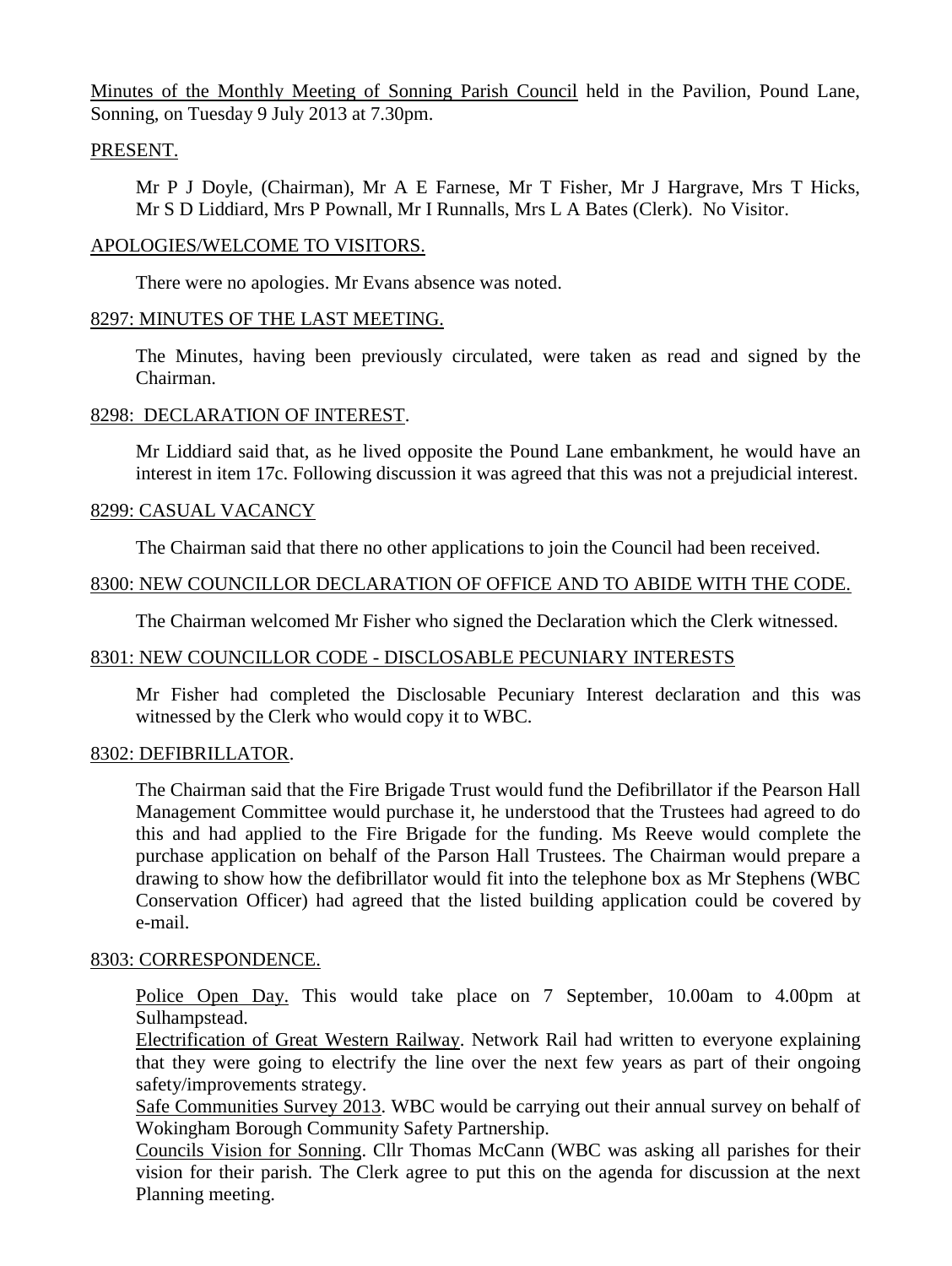#### 8304: PLANNING.

The Chairman said that the revised plans for the Granary addressed most of the SPC concerns. There had been no progress on the August Field application or on the Fire Station application. Cllr Haines had said that progress was very slow and the applications were unlikely to go to the WBC Planning Committee until August/September. 30 Mandwa West Drive and Casamy had been approved. 19 Old Bath Road had gone to the WBC planning Committee for a decision. The officer had said that the building was only two storey as the third floor was below the eaves and the application had been approved. The permission for the physiotherapy unit at the Holme Park pavilion had been extended for a further 3 years.

The application at 1 Greendown Cottage had be refused.

 Referring to 19 Old Bath Road, Mr Farnese said there seemed to be little point in SPC making comments when WBC invariably approved the applications that SPC had recommended for refusal. The WBC planning committee members didn't seem to understand about policies and didn't ask questions. Mr Liddiard said that residents had contacted WBC after WBC had removed the tree on the Pound Lane verge. WBC's reply had been pompous and dismissive and the neighbours were likely to contact the local MP's. The Chairman said that Mr Cordell, who had accompanied Claire Lawrence to the SPC planning meeting had said that his job was to liaise between WBC and parish council's, it might be worth the residents contacting him. Mr Liddiard said that the tree officer had declared the tree a 'danger' but when cut down the trunk showed no sign of decay although it was 50 years old. Mr Hargrave asked if SPC would replace the tree. Mr Liddiard said that he would be happy to plant a Hornbeam, which was a native species, to match the one he had planted to replace an earlier tree that had died. It was agreed that Mr Liddiard should do this in November. It was agreed that the Clerk would write to inform Ann Ballard that SPC would be replacing the felled tree with a Fastigiate Hornbeam which WBC had recommended as the replacement for the other tree that had died. The following applications were ongoing: 1 Sonning Gate (F/2012/1398) The Granary (F/2012/2440; August Field (F/2013/0140), Former Fire Station (F/2013/0149); Land facing

The following applications had been approved: 32 West Drive (F/2012/1435): 31 Pound Lane (F/2013/0 Holme Park Sonning Lane (F/2013/0330); Holme Park Sonning Lane (F/2013/0474); Holme Park Sports ground (EXT/2013/ 0796); 19 Old Bath Road (F/2013/0714); 30 Mandwa House (F/2013/0725); Casamy, Holmemoor Drive (F/2013/0414) The following applications had been refused. There were none.

Duffield Road (F/2013/0634); Glebelands Thames Street (F/2013/0825).

The following new applications had been received. Pilgrims Thames Street (LB/2013/0924) Proposed internal alterations including removal and replacement of some internal walls removal of spiral staircase reinstatement of floor. Re-positioning and replacing of one external wall. Extension to existing garage; South Meadow Cottage (F/2013/0801) Erection of single storey outbuilding to provide gym and store plus provision of car port. 1 Greendown Cottages Thames Street (F/2013/1048) Single storey and two storey side/rear extensions to dwelling.

#### 8305: CONSERVATION AREA ASSESSMENT.

The Chairman said that things would start to move again after the summer and the Assessment should be completed by October. However WBC were currently involved in the SDL's and wouldn't be able to receive the document until March 2014.

## 8306: QUESTIONS FOR BOROUGH COUNCILLOR.

In the absence of Cllr Haines there were no questions.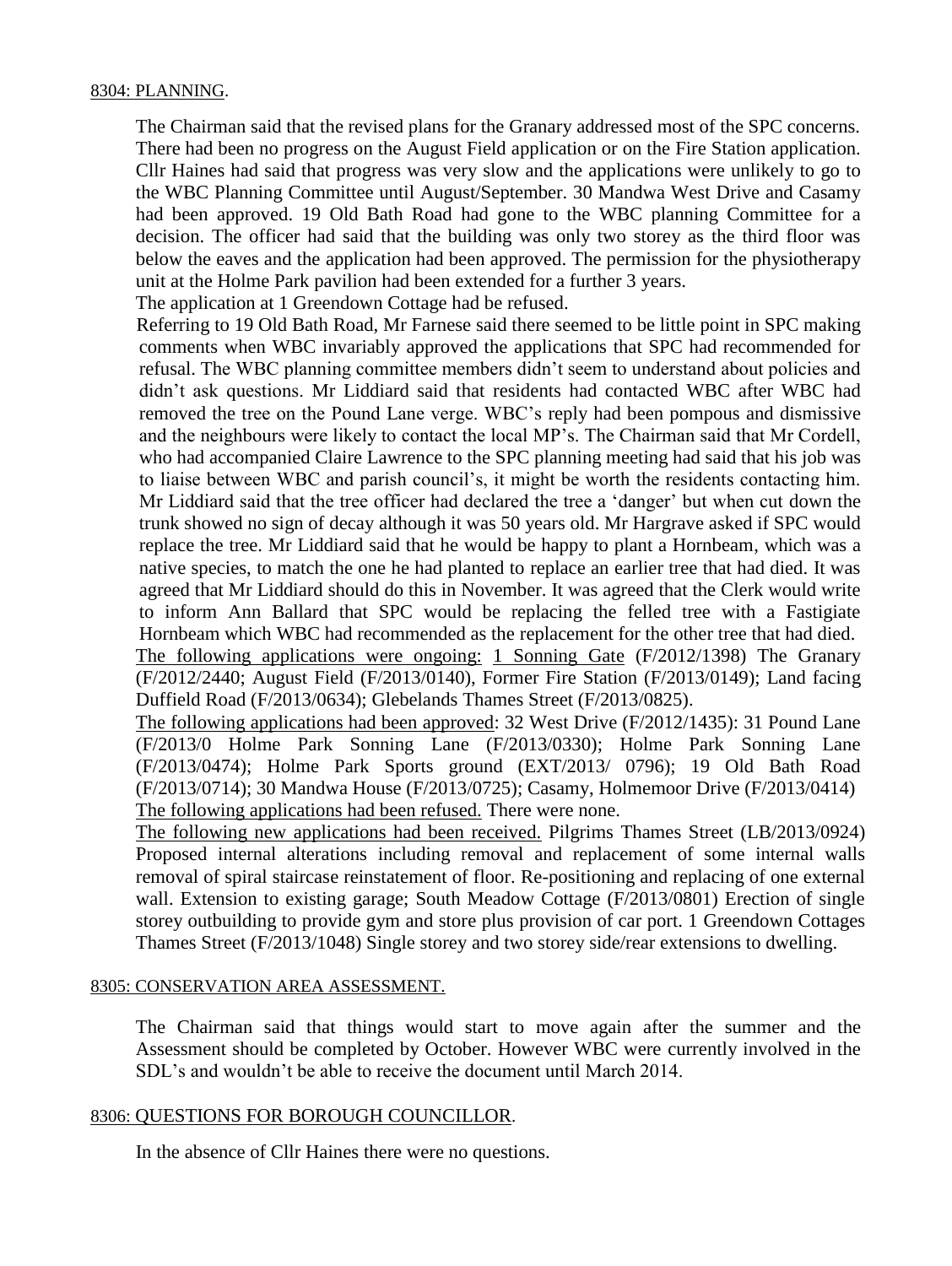#### 8307: PARISHIONERS QUESTIONS

There were no questions.

#### 8308: PROPOSALS FOR QUEENS JUBILEE CELEBRATIONS.

The Chairman said that the work to install the lights on the Bridge would be carried out in March to coincide with the 8 day WBC closure. There was a need for corporate financing and Mr Hargrave agreed to investigate and to bring ideas to the September meeting. The Chairman had also spoken to Mr Reilly (Peter Brett & Associates). The Chairman said that David Sherriff was working on proposals for a Park and Ride off the Henley Road beyond the turning into Caversham Park village. This would attract traffic to that part of the area and wold require a one lane bus route. Mr Sherriff had said that plans had also been drawn up for a new road, which should reduce traffic in Sonning, from the Wee Waif roundabout, curving across Sonning Farm and onto the Henley Road.

#### 8309: FINANCE.

- a) Report. The finance report was circulated and noted.
- b) Payment of Accounts. The Chairman proposed making the following payments, Mrs Hicks seconded and these were unanimously approved.

June

| Mr A E Farnese – APM Refreshments              | 42.50   |
|------------------------------------------------|---------|
| SSE - New Light Charvil Lane (part)            | 652.60  |
| Suffolk Acre Insurance Admin 820 Pav. 650 Play | 2223.50 |
| equip. 575 SLTC 178.50                         |         |
| Thames Water $-$ Rec. 30.18 Allot. 21.69 Pav.  | 57.65   |
| 83.08 less credit 77.30                        |         |
| Mr K Trimmings – Litter                        | 145.83  |
| <b>Twyford Mowers - Repairs</b>                | 60.98   |
| Sonning Landscapes Mow Wharf 26.00 Mow         | 2410.00 |
| Playground 52.00 Wharf Path 2332.00            |         |
| SCS – Mow Rec 288.78 Mow SLTC 84.00            | 372.78  |
| Mr C Gilson – Internal Audit                   | 45.00   |
| BALC – Planning Training x 2                   | 96.00   |
| Mrs L A Bates Honorarium less tax 2480.15 Tel. | 2665.65 |
| 40.00, Pav TV Licence 145.50                   |         |
|                                                | 8772.49 |

Mr Fisher would attend the planning training and would pay the £48.

c) Purchase Financial Package. The Scribe 2000 was £199 including SQL for windows 8 plus VAT. Mr Hargrave proposed purchasing the system, Mr Liddiard seconded and this was unanimously approved.

#### 8310: HIGHWAYS.

In the absence of Mr Evans Mr Farnese said that WBC did not have any funds for road repairs in Sonning, the 'dusting' carried out two years ago was already deteriorating. Mrs Pownall said that WBC had agreed to carry out repairs in Liguge Way but this had not happened so far. The Clerk would chase this up. The Chairman said that the new bollard in Liguge Way had been installed but some of the existing were loose. The Chairman said that a lorry was continually parking in Little Glebe. This was not unlawful but was causing some concern. Mr Farnese agreed to speak to the PCSO about this.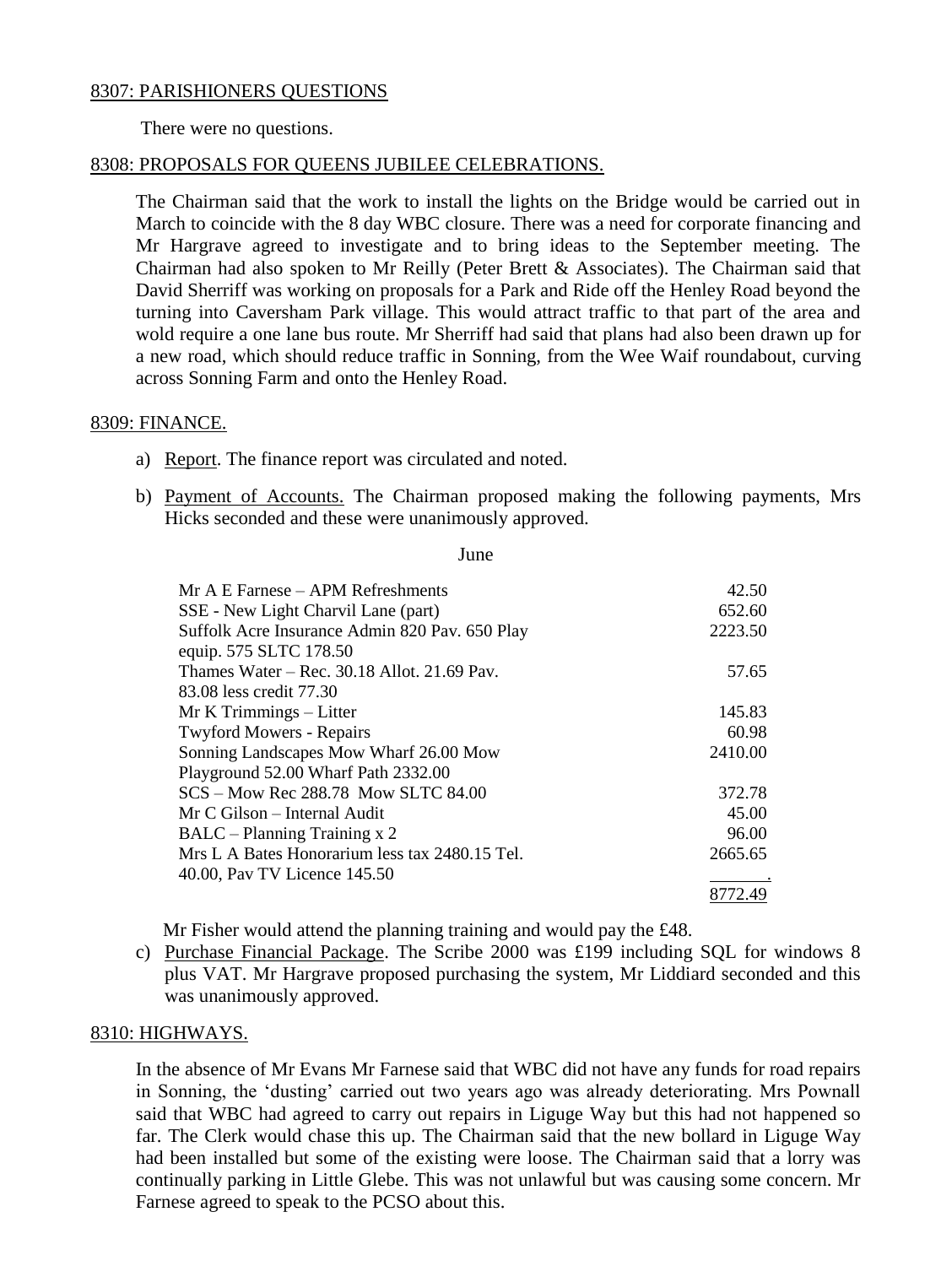# 8311: RECREATION AND ENVIRONMENT W.G.

- a) Report. Mrs Pownall said that the zip wire seat had come off. The Clerk agreed to get the manufacturer to replace this and the wire. Mr Collier was clearing the debris from the Wharf. The rubbish bin was overflowing, the Clerk would ask for an additional bin. The Chairman would produce and erect a sign.
- b) Repairs to Skate-park. The manufacturers, Wicksteed, had quoted £1,433 plus VAT, to resurface the area with smooth high strength concrete, remove the ramps weld the end caps to the small ramp and cut out and relay concrete at the grind rail feet. Following discussion Mr Farnese proposed accepting the quote, Mr Liddiard seconded and this was unanimously approved.
- c) Safety Checks. Mr Farnese had carried out the checks. The fungi on the old tree stump had reappeared, the Clerk would ask Mr Collier to deal with this.
- d) Request to Use the Field and Pavilion for Fundraising Event. There had been a request to use the field and pavilion. This would be a day time event and would not interfere with cricket. Following discussion it was agreed to allow this, there would be no charge as it was for fundraising but they would be asked to leave the area tidy. Mrs Pownall agreed to be the contact.
- e) Outside Exercise Equipment. Mrs Pownall said that the money had been deposited at the Yorkshire Bank. The equipment was scheduled for installation on 12 August and the approximate location had been agreed. A sign to say the Awards for All had financed the project was required as part of the agreement and it was agreed to include a disclaimer to say 'at own risk' when cricket was being played.

# 8312: TECHNICAL SERVICES.

- a) Report. Mr Farnese said that Mr Collier had completed the work to the path and had done an excellent job. There had been a lot of additional work and materials involved but his invoice was under £2,500. Mr Collier would now clear the ground under the Willow tree. Mr Liddiard had removed the old plastic gate and would renovate the seats. The Chairman thanked Mr Liddiard on behalf of the Council.
- b) Safety Checks. Mr Farnese was carrying these out.
- c) Ash Tree Pound Lane. This had been covered earlier, it was in fact a Thuja tree.

## 8313: WEB SITE.

Mrs Hicks said that she would be meeting up with Mr Gilmore and Ms Reeve to discuss progress. Mrs Hicks wanted to create a cascade with one item leading to another. Mr Gilmore was working out a scheme and felt it would be better to completely redesign the web site, rather than trying to alter the existing one, in order to make it interactive and using photo images to open it up. Mrs Reeve would attend the September meeting and Mrs Hicks would stand down from the Council at the same meeting. Mrs Hicks felt that it would be preferable if more than one person took on the responsibility of updating the web site in order to share the workload, possibly someone from each committee. Mrs Pownall said that she would consider assisting. The Clerk said that it had been previously agreed that one person would have responsibility for updating the web site in order to prevent any 'unauthorised' input. It was agreed that it would be necessary to have a policy covering input onto the web site.

## 8314: POLICE AND SECURIT

In the absence of Mr Evans there was no report. The Chairman said that everyone received the Police Alerts, which provided up to date information. Vehicles had caused damage to the walls of several properties in Thames Street.